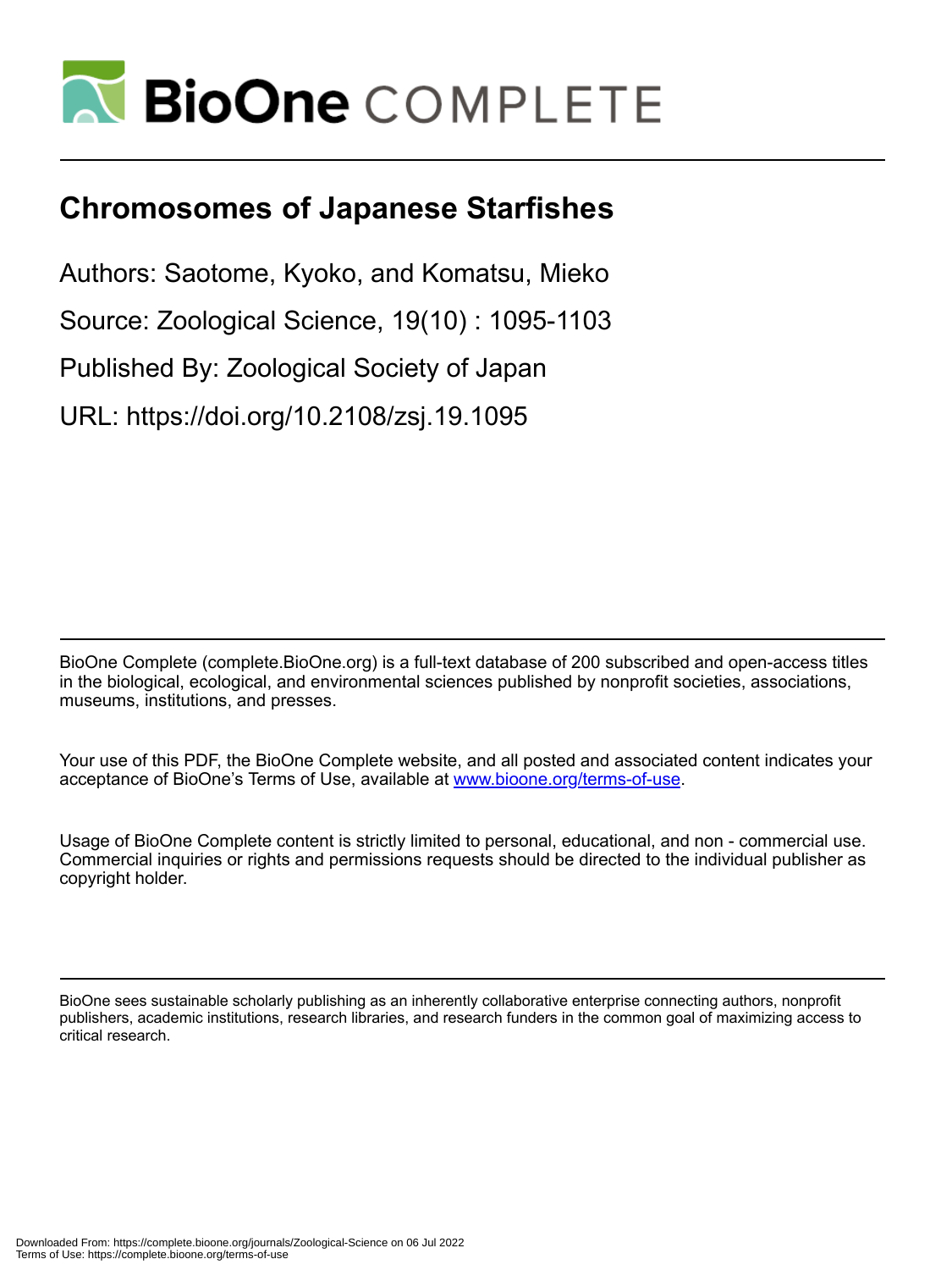# **Chromosomes of Japanese starfishes**

Kyoko Saotome<sup>1\*†</sup> and Mieko Komatsu <sup>2</sup>

1 *Yokohama City Institute of Health, Takigashira 1-2-17, Isogo, Yokohama 235-0012, Japan* 2 *Department of Biology, Faculty of Science, Toyama University, Gofuku 3190, Toyama 930-8555, Japan*

**ABSTRACT**—We developed a method for preparing starfish chromosomes from embryos. Blastulae were treated with colchicine (0.2–4.0 mg/ml), dissociated into single blastomeres by pippeting, swollen with 7% sodium citrate, and fixed with methanol: acetic acid (3:1). The fixed cells were dropped on a slide and airdried. We examined the chromosome number in five species of asteroids belonging to 4 families (Luidiidae, Astropectinidae, Asterinidae, and Asteriidae), and all had a diploid number of 44. We analyzed the karyotype in 4 of the species, and all were different. We visualized the nucleolus organizer regions of an *Asterina* species and an *Asterias* species and found them to be quite different from each other.

**Key words:** karyotype, nucleolus organizer regions (NORs), asteroids, brittle stars, ophiuroids

#### **INTRODUCTION**

About 1800 species of starfishes have been identified (Hendler *et al.,* 1995; McEdward *et al.,* 2002). While extensive morphological (Fisher, 1911, 1928, 1930; Hayashi, 1940, 1943, 1973; Spencer and Wright, 1966; Fell, 1963; Heddle, 1967; Blake, 1987; Downey, 1973; Clark and Downey, 1992), developmental (Oguro *et al.,* 1976; Komatsu *et al.,* 1979; McEdward, 1992; Chia *et al.,* 1993; Byrne and Cerra, 1996), biochemical (Kubo, 1961; Schopf and Murphy, 1973; Mochizuki and Hori, 1980; Matsuoka, 1981, Matsuoka *et al.,* 1994), and molecular (Lafay *et al.,* 1995; Wada *et al.,* 1996; Knott and Wray, 2000) studies have been systematically carried out on starfishes, cytogenetic studies have not yet been applied to asteroid phylogeny.

Starfish chromosomes have been examined in early embryo sections since the start of the 20th century (Delage, 1901; Tennent and Hogue, 1906; Tennent, 1907; Jordan, 1910). In Japan, Makino and Niiyama (1947), examining testis sections showed that the diploid chromosome number of 4 species ranged from 38 to 50. Later studies with testes showed that the chromosome numbers of 8 species belonging to 4 families were 44 (Delobel, 1971; Colombera, 1974; Colombera *et al*., 1977; Colombera and Venier, 1980; Colombera and Tagliaferri, 1986). The constancy in chromosome number necessitates karyotypic comparison, but chro-

\* Corresponding author: Tel. +81-45-671-4103; Fax. + 81-45-641-3580,

E-mail; ki00-saotome@city.yokohama.jp

mosomes from starfish testes are too small to permit karyotype analysis. Since I have been able to obtain clear chromosome preparations from sea urchin embryos by the air-drying method (Saotome, 1987), we thought it might be possible to modify the method and apply it to starfish embryos.

In this paper, we describe a method for preparing starfish chromosomes from embryos, and the results of karyotype and NOR analysis.

#### **MATERIALS AND METHODS**

#### **Materials**

We used 5 species belonging to 4 families of asteroids and one species of ophiuroid (Table 1). We removed testes and ovaries from adults and immersed them in artificial sea water (Jamarin U, Jamarin Laboratory, Osaka, Japan). We treated the ovaries with 1– 2 µM 1-methyladenine for 30 min (Sigma, St Louis, Mo., USA) to induce breakdown of germinal vesicles and obtain mature eggs (Kanatani, 1969). When the motility of sperm released in sea water was poor, we improved it by adding L-histidine (0.1 mM) (Wako Pure Chemical Industries, Osaka, Japan) to the sperm suspension. Eggs were inseminated before extrusion of the second polar body. The embryos (2000 per ml sea water) were cultured at room temperature and only *Asterias amurensis* embryos at 10–13°C. In *Asterina minor* and *Amphipholis kochii,* the several adults cultured at room temperature were transferred to small beakers (200–300 ml), kept at 4–10°C for 1–2 hr, and then returned to room temperature (Yamashita, 1983). We harvested the embryos, which were naturally born during overnight.

#### **Chromosome preparation**

Embryos  $(1 \times 10^4)$  at the early blastula stage (250-500 cell stage) or wrinkled blastulae (20–30 embryos) in *A. minor* were treated with colchicine (0.2–4.0 mg/ml) (Sigma, St Louis, Mo., USA), sampled 4–5 times at 5–30 min intervals before or after a

<sup>†</sup> Present address: Division of Environmental Policy, Environmental Protection Bureau, Yokohama City, Minato-cho 1-1, Naka-ku, Yokohama 231-0017, Japan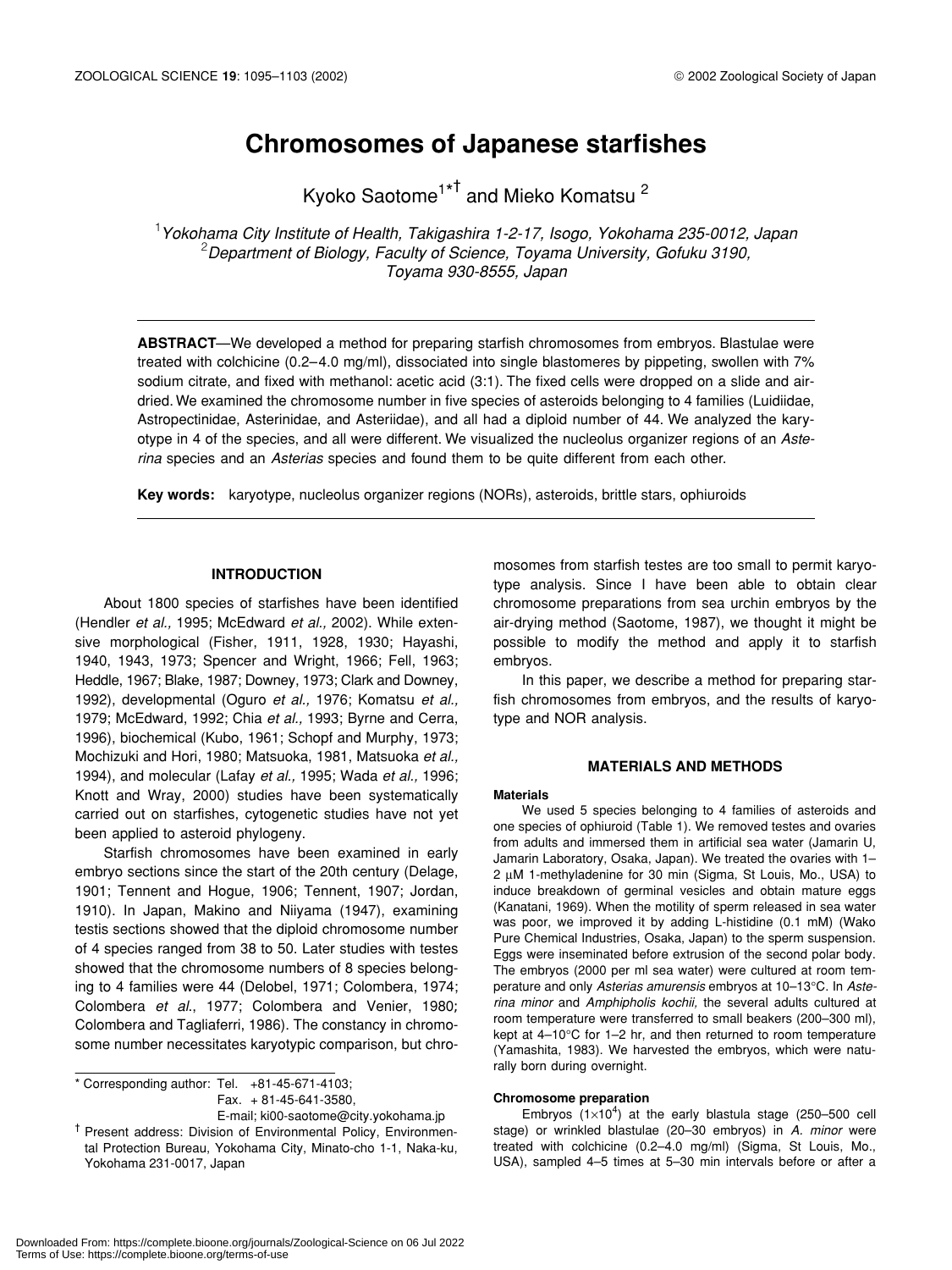**Table 1.** Asteroid and ophiuroid species analyzed in this study.

| <b>Species</b>                                                               | <b>Collecting Place</b>                                                          |
|------------------------------------------------------------------------------|----------------------------------------------------------------------------------|
| Asteroids*<br>Order Platyasterida<br>Family Luidiidae                        |                                                                                  |
| Luidia maculata                                                              | The Amakusa Marine Biological Laboratory, Kyushu University, Kumamoto Prefecture |
| Order Paxillosida<br><b>Family Astropectinidae</b>                           |                                                                                  |
| Astropecten scoparius                                                        | The Tateyama Marine Biological Station, Ochanomizu University, Chiba Prefecture  |
| Order Spinulosida<br><b>Family Asterinidae</b><br>Asterina pectinifera       | The Misaki Marine Biological Station, University of Tokyo, Kanagawa Prefecture   |
| Asterina minor                                                               | Hashirimizu, Kanagawa Prefecture<br>Kushimoto, Wakayama Prefecture               |
| Order Forcipulatida<br><b>Family Asteriidae</b><br>Asterias amurensis        | Hashirimizu, Kanagawa Prefecture                                                 |
| Ophiuroids<br>Order Myophiuroida<br>Family Amphiuridae<br>Amphipholis kochii | Abuta. Southwestern Hokkaido                                                     |

\* Classification is based on Spencer and Wright (1966).

division, collected by centrifugation (300 $\times$ g $\times$ 5 min), suspended in 1M urea, and dissociated into their component blastomeres by pipetting. The fertilization membranes were simultaneously removed. The colchicine concentration, sampling interval time, and sampling numbers varied with species. *A. minor* embryos, which have large eggs containing a lot of yolk, were suspended in 0.5 ml sea water in 35 mm dishes, beaten slightly with a bamboo spit (2 mm in diameter), and dissociated into their blastomeres. The dissociated blastomeres were collected by centrifugation, swollen with 7% sodium citrate for 10 min, fixed with methanol: acetic acid (3:1), and washed twice with the fixative. The fixed cells were air-dried (Saotome, 1982a), and the preparations were stained for 10 min with 3% Giemsa solution (Merck, Whitehouse Station, NJ, USA) diluted with phosphate buffer (pH 6.9). We used more than 6 pairs of adults and prepared chromosomes through 2–5 breeding seasons. Since we used only one pair and prepared chromosomes for only one season for *Luidia maculata* and *A. kochii*, their data were shown as preliminary ones.

#### **Others**

We visualized the nucleolus organizer regions (NORs) by the silver-staining method of Howell and Black (1978), with slight modifications. The preparations stained with Giemsa were destained with methanol after observation, and then stained with 50% silver nitrate solution for 2–3 min at 50–57°C (Saotome, 1991).

We classified chromosomes by arm ratio on the basis of the nomenclature of Levan *et al.* (1964) into metacentric (m), submetacentric (sm), subtelocentric (st) and telocentric (t) chromosomes. We divided chromosomes into large-sized ones (L) and mediumsized ones (M).

#### **RESULTS**

## **Chromosome preparation**

We examined stage of preparation, concentration of colchicine and hypotonic solution, dissociation into single blastomeres, and composition of fixative to establish preparing conditions. Good chromosome preparations could be obtained, when blastulae were treated with colchicine (0.2– 4.0 mg/ml), dissociated into single blastomeres by pippeting, swollen with 7% sodium citrate, and fixed with methanol: acetic acid (3:1).

#### **Chromosomes**

Fig. 1a–e show typical metaphase chromosomes from starfish embryos of 5 species. The chromosomes spread over one layer, which made it possible to count them and to analyze the karyotype. The chromosomes were small, ranging in length from 1  $\mu$ m to 5  $\mu$ m. Fig. 1f indicates meiotic chromosomes from *Asterina minor* testes treated with colchicine by air-drying.

The modal diploid chromosome numbers in all 4 starfish species were 44 (Fig. 2a–d); the modal haploid number in *A. minor* testes was 22 (Fig. 2e). Preliminary data in *Luidia maculata* indicated that 39 (53%) out of 73 cells also had a diploid chromosome number of 44.

# **Karyotypes**

#### *Asteroids*

*Astropecten scoparius* was characteristic in having 2 pairs of large subtelocentric chromosomes. The karyotype consisted of 9 pairs of metacentric, 7 pairs of submetacentric, and 6 pairs of subtelocentric chromosomes (Fig. 3). *Asterina pectinifera* had one pair of medium-sized metacentric, 10 pairs of metacentric, and 9 pairs of submetacentric chromosomes, and one pair each of subtelocentric and telocentric chromosomes (Fig. 4a). *A. minor* showed one pair of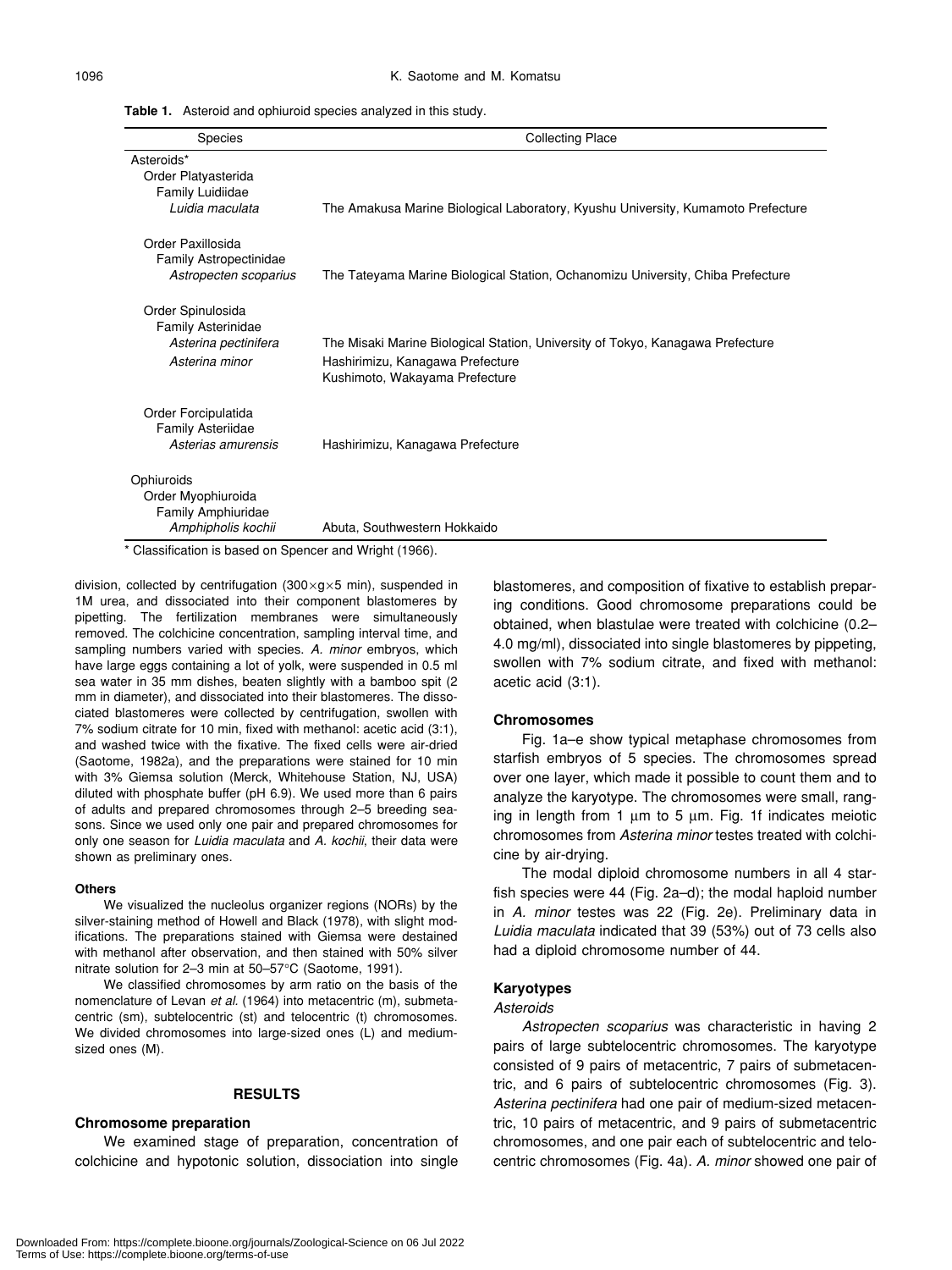

**Fig. 1.** Typical metaphase chromosomes from the embryos of 5 asteroid species. a) *Luidia maculata*, b) *Astropecten scoparius*, c) *Asterina pectinifera*, d) *Asterina minor*, e) *Asterias amurensis*, and f) typical meiotic chromosomes from *Asterina minor* testes. Bar, 5 µm.

medium-sized metacentric, 14 pairs of metacentric, 6 pairs of submetacentric, and one pair of telocentric chromosomes (Fig. 4b). *Asterias amurensis* had 12 pairs of metacentric, 7 pairs of submetacentric, and 3 pairs of telocentric chromosomes (Fig. 5). Preliminary data for *L. maculata* showed that it had about 6 pairs of metacentric, two pairs of large submetacentric, about 6 pairs of submetacentric and about 8 pairs of subtelocentric chromosomes.

# *Ophiuroids*

We tried to prepare chromosomes from several ophiuroid species but succeeded only with *Amphipholis kochii* (Fig. 6). We made only three preparations because of the difficulty in getting mature adults and harvesting well-developed embryos. The preliminary results indicated that 42 (72%) out of 58 cells had a diploid chromosome number of 42, which had three pairs of metacentric, three pairs of submetacentric, 7 pairs of subtelocentric, and 8 pairs of telocentric chromosomes (Fig. 7).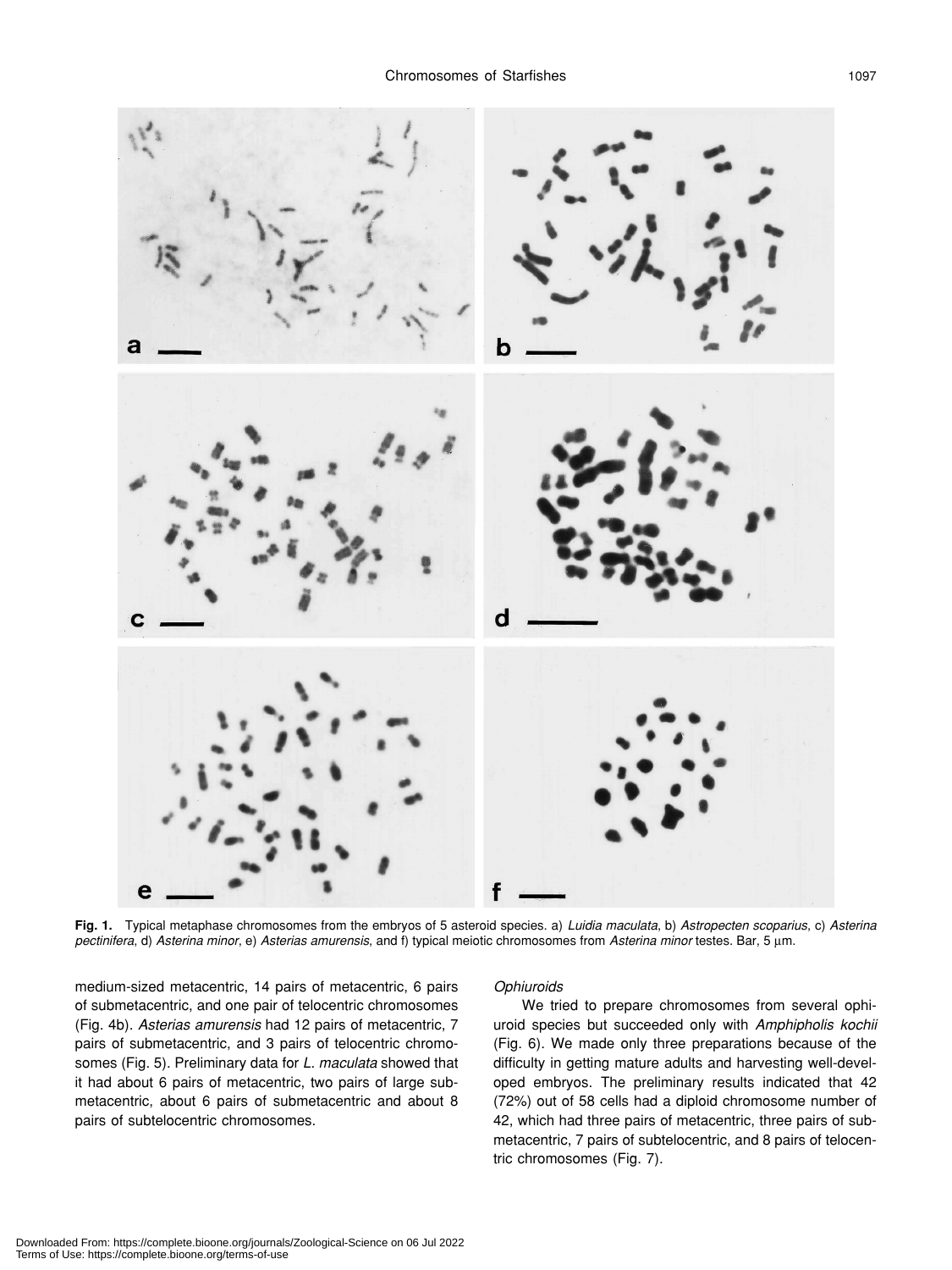

**Fig. 2.** Distribution of chromosome number in embryos of 4 asteroid species, a) *Astropecten scoparius* (n=72 cells), b) *Asterina pectinifera* (n=215 cells), c) *Asterias amurensis* (n=181 cells), d) *Asterina minor* (n=170 cells), and e) that in *Asterina minor* testes (n=56 cells).



**Fig. 3.** Karyotype of *Astropecten scoparius*. m=metacentric, sm=submetacentric, st=subtelocentric chromosome Bar, 5 µm

# **NORs**

The NORs of *A. pectinifera* occurred on two regions. One was large (long arrow) and located on the long arm of a metacentric chromosome pair, while the other was small (short arrow) and located on a terminal position of a telocentric chromosome pair (Fig. 8a). The NORs of *A. amurensis* were located on a terminal position of three telocentric chromosome pairs (arrows in Fig. 8b).

# **DISCUSSION**

In this paper, we reported a method for preparing star-

fish chromosomes from embryos. The timing of the preparation was critical because colchicine inhibited cytoplasmic division but did not stop nuclear division. Indeed, we observed many polyploid cells after long colchicine treatment, and were not able to obtain metaphase plates in those shortly after the stoppage of cleavage. Many metaphase plates could be prepared during the M phase at the early blastula stage (250 or 500 blastomeres). In *Asterina minor* eggs, which are large and contain a lot of yolk, wrinkled blastulae were good for preparation. Though we do not understand why colchicine did not stop nuclear division, we were not able to obtain good metaphase plates without it.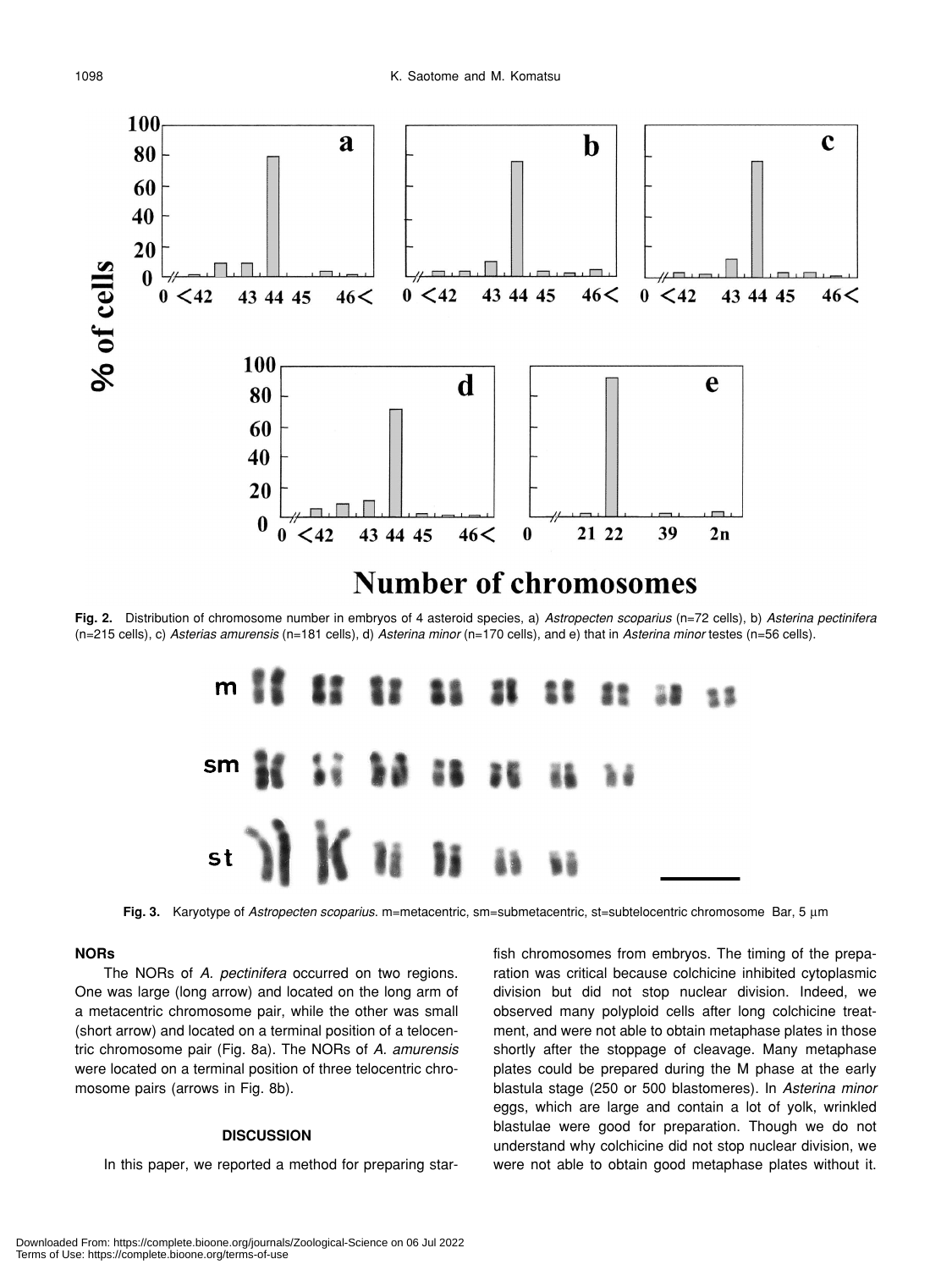



**Fig. 5.** Karyotype of *Asterias amurensis*. Bar, 5 µm

Colchicine may affect chromosome morphology. We could prepare well-spread chromosomes from *A. minor* testes (Fig. 1f) and count clearly chromosome number of 22 as a haploid number (Fig. 2e), but not analyze karyotype owing to chromosome smallness. Though karyotype analysis

 $m$ 

might be also difficult in the metaphase plates from testes of other species (Colombera, 1974; Colombera *et al*., 1977; Colombera and Venier, 1980; Colombera and Tagliaferri, 1986), we found that chromosome preparations from embryos were good to analyze karyotype.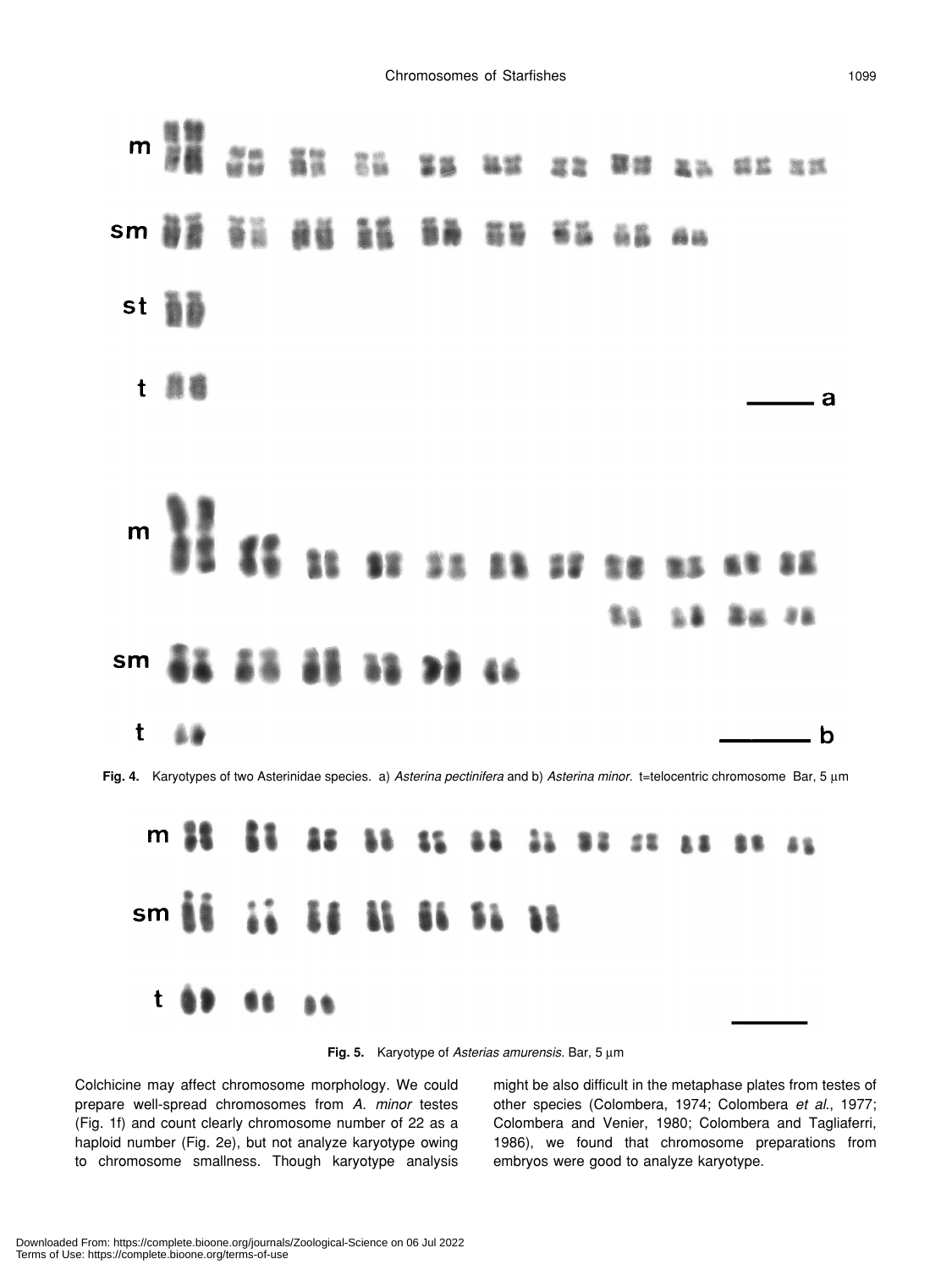

**Fig. 6.** Preliminary metaphase chromosomes from *Amphipholis kochii* embryos. Bar, 5 µm

The diploid chromosome number was 44 in all 5 asteroid species we studied*.* Since all 8 species (*Astropecten bispinosus, Astropecten arantiacus, Ophidiaster ophidianus, Hacelia attenuata, Asterina gibbosa*, *Asterina pectinifera, Asterina coronata japonica,* and *Echinaster sepositus*) belonging to 4 families reported until now also had a diploid chromosome number of 44, (Delobel, 1971; Colombera, 1974; Colombera *et al*., 1977; Colombera and Venier, 1980; Colombera and Tagliaferri, 1986), the basic diploid chromosome number for asteroids may be 44. The high aneuploidy frequency (17%–22%) we observed may have been caused by contamination of embryos showing polyspermy, which induces irregular cleavage and results in abnormal chromosome separation (Saotome, 1982b). When adults matured fully, good chromosome preparations could be obtained owing to the high rate of germinal vesicle breakdown and fertilization, and synchronous cleavage. When they did not mature fully, however, the fertilization rate was low and cleavage was not synchronous. In those cases, the addition of more concentrated sperm solution was apt to induce polyspermy. The cases showing polyspermy, of course,

were not used for chromosome preparations.

The karyotypes from 5 species were compared on the basis of chromosome size and arm ratio. The karyotype of *Astropecten scoparius* (chromosome formula; (9 m+7 sm+(2 L+4) st) belonging to Astropectinidae, differed from the karyotypes of *Asterina pectinifera* ((1M+10) m+9 sm+1 st+1 t) and *Asterina minor* ((1M+14) m+6 sm+1 t) (both Asterinidae) as well as *Asterias amurensis* (12 m+7 sm+3 t) (Asteriidae) (Fig. 3, 4, 5). Astropectinidae is distinct from Asterinidae and Asteriidae morphologically (Hayashi, 1974) and immunologically (Mochizuki and Hori, 1980), which is consistent with the karyological difference. The *A. scoparius* karyotype may be close to the karyotype of *L. maculata* (about 6 m+(2L+about 6) sm+about 8 st)*,* belonging to Luidiidae. Paleontological evidence suggests that the order Platyasterida (Luidiidae) comprises the more primitive starfish from which the Paxillosida (Astropectinidae) diverged (Fell, 1963; Spencer and Wright, 1966). Moreover, *A. scoparius* resembles *L. maculata* in its nonbrachiolarian mode of development (Oguro *et al.,* 1976). These relationships may be consistent with the similarity in their karyotypes*,* but clear karyotype analysis is needed to clarify them. The karyotypes of *A. pectinifera* and *A. minor* were similar but differed in number of meta- and submetacentric chromosomes. Though *A. pectinifera* and *A. minor* belong to the same genus, they differ in the size and yolk content of eggs and in type of larval development– indirect (*A. pectinifera*; Komatsu, 1984) VS. direct (*A. minor* ; Komatsu *et al,* 1979). Immunological data indicate that *A. pectinifera* differs considerably from *A. minor* compared with other species belonging to genus *Asterina* (Mochizuki and Hori, 1980; Matsuoka, 1981). Those developmental and immunological differences may be correlated with karyological differences. Structural changes, such as inversion may have occurred between meta- and submetacentric chromosomes in the course of evolution. The karyotype of *A. amurensis* was quite different from that of other three species we examined.



**Fig. 7.** Preliminary karyotype from *Amphipholis kochii* embryos. Bar, 5 µm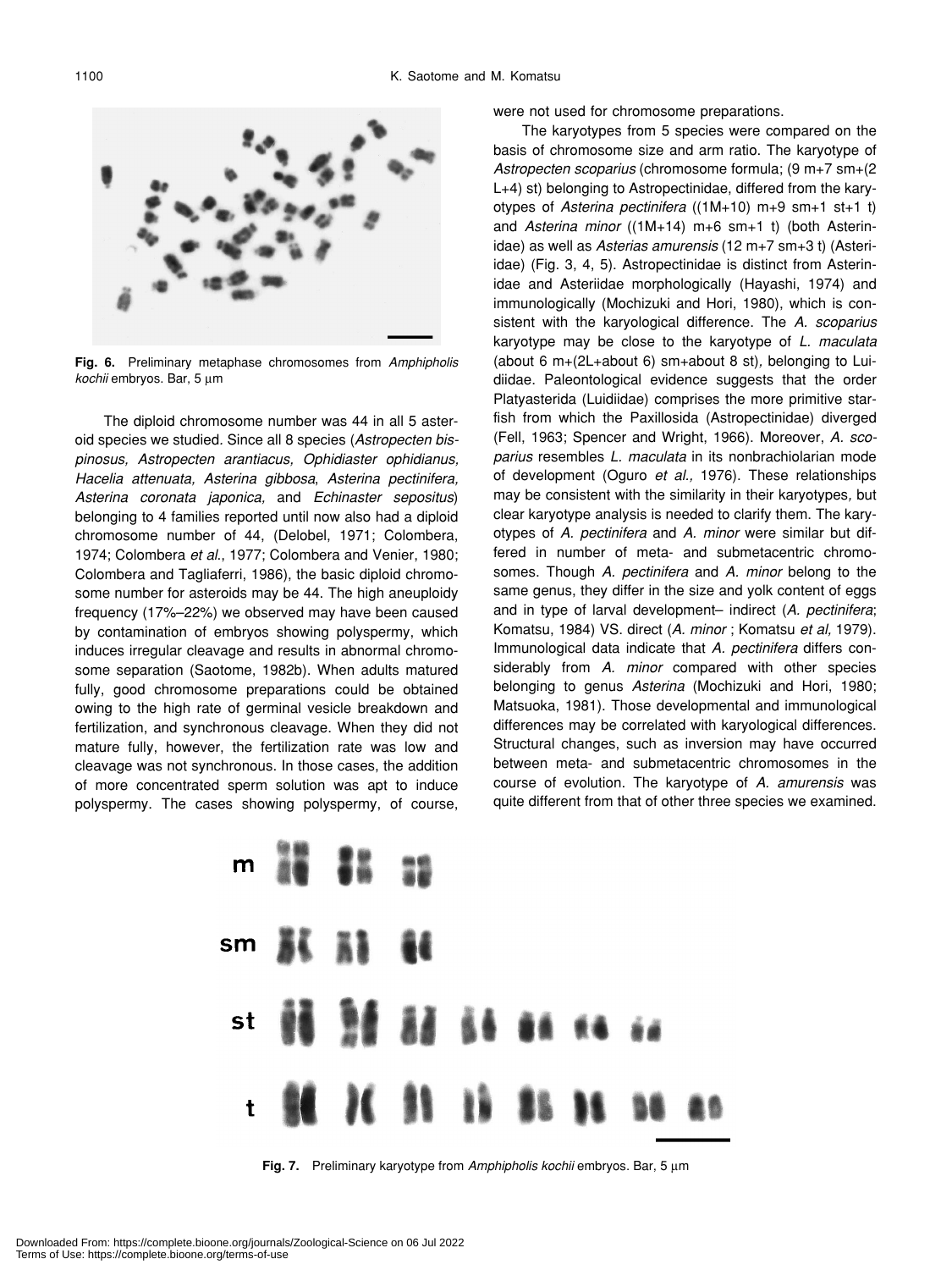

**Fig. 8.** NORs in a) *Asterina pectinifera* and b) *Asterias amurensis*. Arrows indicate Ag-NORs.

Asteriidae is a well- characterized family, and well-defined by the possession of both straight and crossed pedicellariae and compressed ambulacrals, by which it is distinguished from all other asteroids (Fisher, 1911; Clark and Downey, 1922; Hyman, 1955; Spencer and Wright, 1966; Blake, 1987; Gale, 1987). Asteriidae is also well differentiated from the other families immunologically (Mochizuki and Hori, 1980). These morphological and immunological differences are consistent with the karyological one. *A. pectinifera* and *A. amurensis* are similar in larval development (indirect type), but differ morphologically. We were also able to distinguish them by karyotype and NORs (Fig. 8). We could visualize NORs in only 2 species out of 5 asteroid species. There was variation in number of NORs. 10 cells (45.5%) out of 22 cells had 4 Ag-NOR sites in *A. pectinifera* and cells of 57% (4/7 cells) had 6 Ag-NOR sites in *A. amurensis*. The NORs on one pair of telocentric chromosomes were common to *A. pectinifera* and *A. amurensis,* but NORs on one pair of metacentric chromosomes was specific for *A. pectin-*

*ifera*. Further data about NORs in other species may make it possible to discuss asteroid phylogeny. We, furthermore, have to compare karyotypes in many species belonging to each order to discuss phylogeny at the order level.

The karyotype figures in this paper show paired chromosomes but we also observed a pair of heterotypic chromosomes, which might represent sex chromosomes. In *A. pectinifera,* about half of karyotypes examined had heterotypic chromosomes (data are not shown). More detailed examination by several banding and FISH methods is needed to determine whether the asteroids indeed have sex chromosomes.

Some palentological evidence suggests that the ophiuroids are more closely related to the asteroids than to the echinoids (Fell, 1963; Spencer and Wright, 1966). Our preliminary data showed that the ophiuroid *A. kochii* (Amphiuridae) had a diploid chromosome number of 42 (Fig. 6). Since diploid chromosome number of *Ophiomyxa pentagona* (Ophiomyxidae) and *Macrophiothrix longipeda* (Ophiot-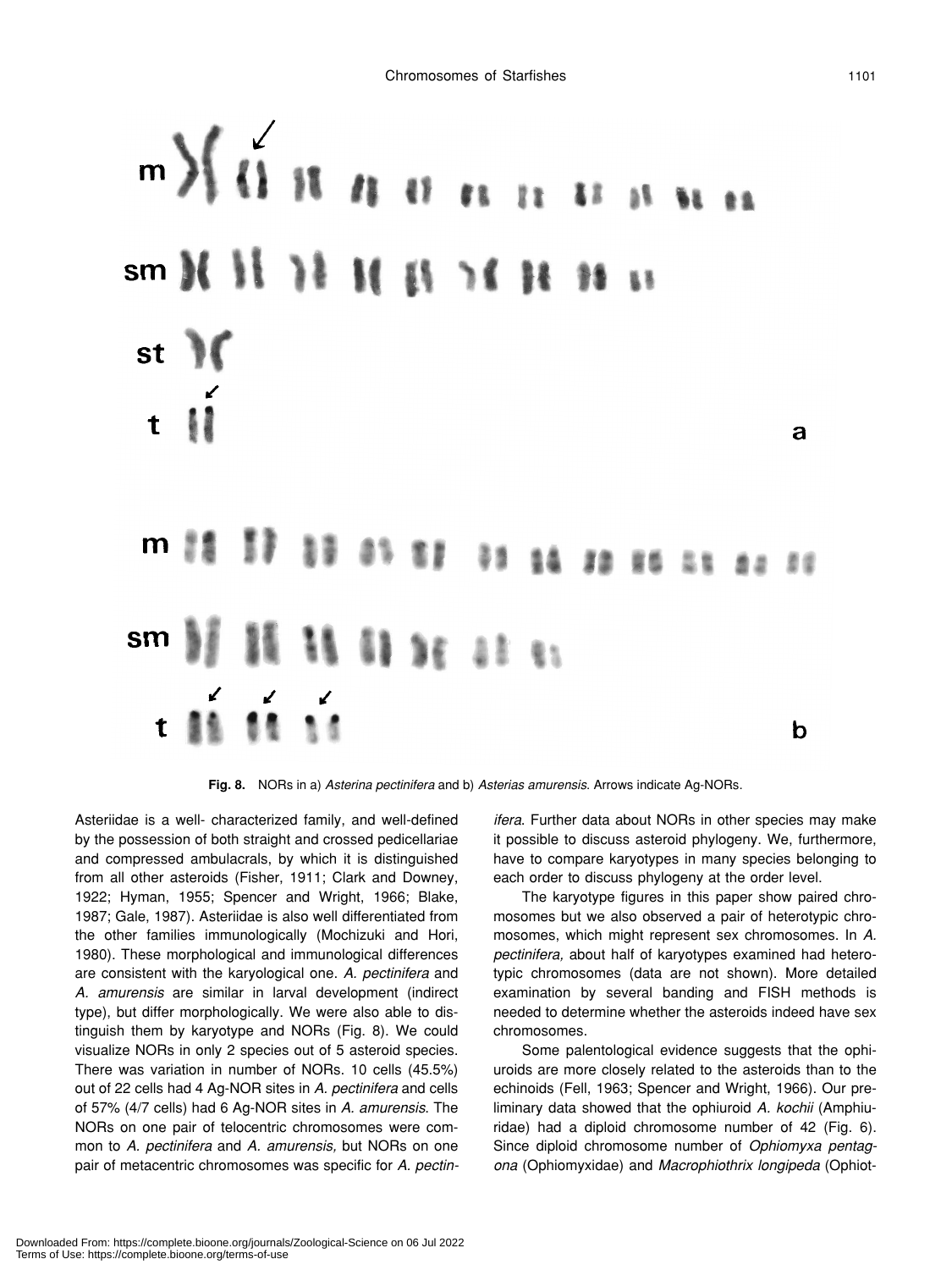richidae) has been reported to be 42, and that of *Ophiothrix fragilis* (Ophiotrichidae)*, Ophioderma longicauda* (Ophiodermatidae)*,* and *Ophiocomina nigra* (Ophiocomidae) is 44 (Colombera, 1974; Colombera and Tagliaferri, 1986), chromosome numbers of 42 and 44 may exist in ophiuroids. *A. kochii* had many subtelocentric and telocentric chromosomes (Fig. 7), which contrasted with the karyotypes of asteroids. Since we found considerable difference in karyotype between asteroids and ophiuroids, karyotypic comparison may be an important phylogenetic tool.

To elucidate chromosome evolution in asteroids and ophiuroids, we need chromosomal data from many species. This method described here is applicable to species from which we can consistently obtain mature eggs and sperm, fertilized eggs, and well-developed embryos.

# **ACKNOWLEDGMENTS**

We are grateful to the staff of the Misaki Marine Biological Station, University of Tokyo, Kanagawa Prefecture, the Tateyama Marine Biological Station, Ochanomizu University, Chiba Prefecture, and the Amakusa Marine Biological Laboratory, Kyushu University, Kumamoto Prefecture, for kindly supplying materials.

#### **REFERENCES**

- Blake DB (1987) A classification and phylogeny of post-Palaeozoic sea stars (Asteroidea: Echinodermata). J Nat Hist 21: 481–528
- Byrne M, Cerra A(1996) Evolution of intragonadal development in the diminutive asterinid sea stars *Patiriella vivipara* and *P. parvivipara* with an overview of development in the Asterinidae. Biol Bull 191: 17–26
- Chia FS, Oguro C, Komatsu M (1993) Sea-star (Asteroid) development. Oceanogr Mar Biol Ann Rev 31: 223–257
- Clark AM, Downey ME (1992) Starfishes of the Atlantic. Chapman and Hall, London
- Colombera D (1974) Chromosome evolution in the phylum Echinodermata. Z zool Syst Evolut- forsch 12: 299–308
- Colombera D, Tagliaferri F (1986) The male chromosomes of five species of echinoderms together with some technical hints. Caryologia 39: 347–352
- Colombera D, Venier G (1980) Il numero dei cromosomi di cinque specie di echinodermi. Caryologia 33: 503–507
- Colombera D, Venier G, Vitturi R (1977) Chromosome and DNA in the evolution of echinoderms. Biol Zbl 96: 43–49
- Delage Y (1901) Études expérimentales sur la maturation cytoplasmique et sur la parthénogénèse artificielle chez les échinodermes. Arch Zool Exp 9: 285–326
- Delobel N (1971) Determination du nombre chromosomique chez une asteride: *Echinaster sepositus.* Caryologia 24: 247–250
- Downey ME (1973) Starfishes from the Caribbean and the Gulf of Mexico. Smithsonian Contr Zool 126: 1–158
- Fell HB (1963) The phylogeny of sea-stars. Phil Trans Roy Soc London, Ser B 246: 381–435
- Fisher WK (1911) Asteroidea of the North Pacific and adjacent waters. Part 1. Phanerozonia and Spinulosa. US Nat Mus Bull 76
- Fisher WK (1928) Asteroidea of the North Pacific and adjacent waters. Part 2. Forcipulata (part). US Nat Mus Bull 76
- Fisher WK (1930) Asteroidea of the North Pacific and adjacent waters. Part 3. Forcipulata (concluded). US Nat Mus Bull 76
- Gale AS (1987) Phylogeny and classification of the Asteroidea (Echinodermata). Zool Soc Linnean Soc 89: 107–132
- Hayashi R (1940) Contributions to the classification of the sea-stars of Japan. I. Spinulosa. J Fac Sci Hokkaido Imp Univ Ser VI Zool 7: 107–204
- Hayashi R (1943) Contributions to the classification of the sea-stars of Japan. II. Forcipulata, with the note on the relationships between the skeletal structure and respiratory organ of the seastars. J Fac Sci Hokkaido Imp Univ Ser VI Zool 8: 133–281
- Hayashi R (1973) The Sea-Stars of Sagami Bay. Ed by Biological Laboratory Imperial Household, Tokyo
- Hayashi R (1974) Asteroidea. In "Systematic Zoology Vol 8b", Ed by Uchida T, Nakayama Book Company, Tokyo, pp 84–141 (in Japanese)
- Heddle D (1967) Versatility of movement and the origin of the asteroids. In "Echinoderm Biology", Symp zool Soc Lond, Ed by Millott, N, Academic Press, New York, pp125–141
- Hendler GL, Miller JE, Pawson DL, Kier PM (1995) Sea Stars, Sea Urchins and Allies. Smithsonian Institution, Washington DC
- Howell WM, Black DA (1978) A rapid technique for producing silverstained nucleolus organizer regions and trypsin-Giemsa bands on human chromosomes. Hum Genet 43: 53–56
- Hyman LH (1955) The Invertebrates: Echinodermata McGraw-Hill, New York
- Jordan HE (1910) The relation of nucleoli to chromosomes in the egg of *Cribrella sanguineolenta* Lütken. Arch f Zellforsch 5: 394–405
- Kanatani H (1969) Induction of spawning and oocyte maturation by L-methyladenine in starfishes. Exp Cell Res 57: 333–337
- Knott KE, Wray GA (2000) Controversy and consensus in asteroid systematics: New insights to ordinal and familial relationships. Amer Zool 40: 382–392
- Komatsu M, Kano YT, Yoshizawa H, Akabane S, Oguro C (1979) Reproduction and development of the hermaphroditic sea-star, *Asterina minor* Hayashi. Biol Bull 157: 258–274
- Komatsu M (1984) Late development of *Asterina pectinifera*: Scanning electron microscopic observations of the skeleton and larva. Zool Sci 1: 942
- Kubo K (1961) Studies on the systematic serology of sea-stars. V. Jpn J Zool 13: 15–37
- Lafay B, Smith AB, Christen R (1995) A combined morphological and molecular approach to the phylogeny of asteroids (Asteroidea: Echinodermata). Syst Biol 44: 190–208
- Levan A, Fredga K, Sandberg AA (1964) Nomenclature for centromeric position on chromosomes. Hereditas 52: 201–220
- McEdward LR (1992) Morphology and development of a unique type of pelagic larva in the starfish *Pteraster tesselatus* (Echinodermata: Asteroidea). Biol Bull 182: 177–187
- McEdward LR, Jaekle WB, Komatsu M (2002) Chapter 26 Phylum Echinodermata: Asteroidea. In "Atlas of Marine Invertebrate Larvae". Ed by Young CM, Academic Press, London, pp449– 512
- Makino S, Niiyama H (1947) A study of chromosomes in echinoderms. J Fac Sci Hokkaido Univ Ser VI Zool 9: 225–232
- Matsuoka N (1981) Phylogenetic relationships among five species of starfish of the genus, *Asterina*: an electrophoretic study. Comp Biochem Physiol 70B: 739–743
- Matsuoka N, Fukuda K, Yoshida K, Sugawara M, Inamori M (1994) Biochemical systematics of five asteroids of the family asteriidae based on allozyme variation. Zool Sci 11: 343–349
- Mochizuki Y, Hori SH (1980) Immunological relationships of starfish hexokinases: Phylogenetic implication. Comp Biochem Physiol 65B: 119–125
- Oguro C, Komatsu M, Kano YT (1976) Development and metamorphosis of the sea-star, *Astropecten scoparius* Valenciennes. Biol Bull 151: 560–573
- Saotome K (1982a) A method for chromosome preparation of sea urchin embryos. Stain Technol 57: 103–105
- Saotome K (1982b) Abnormality of cleavage and separation of chro-